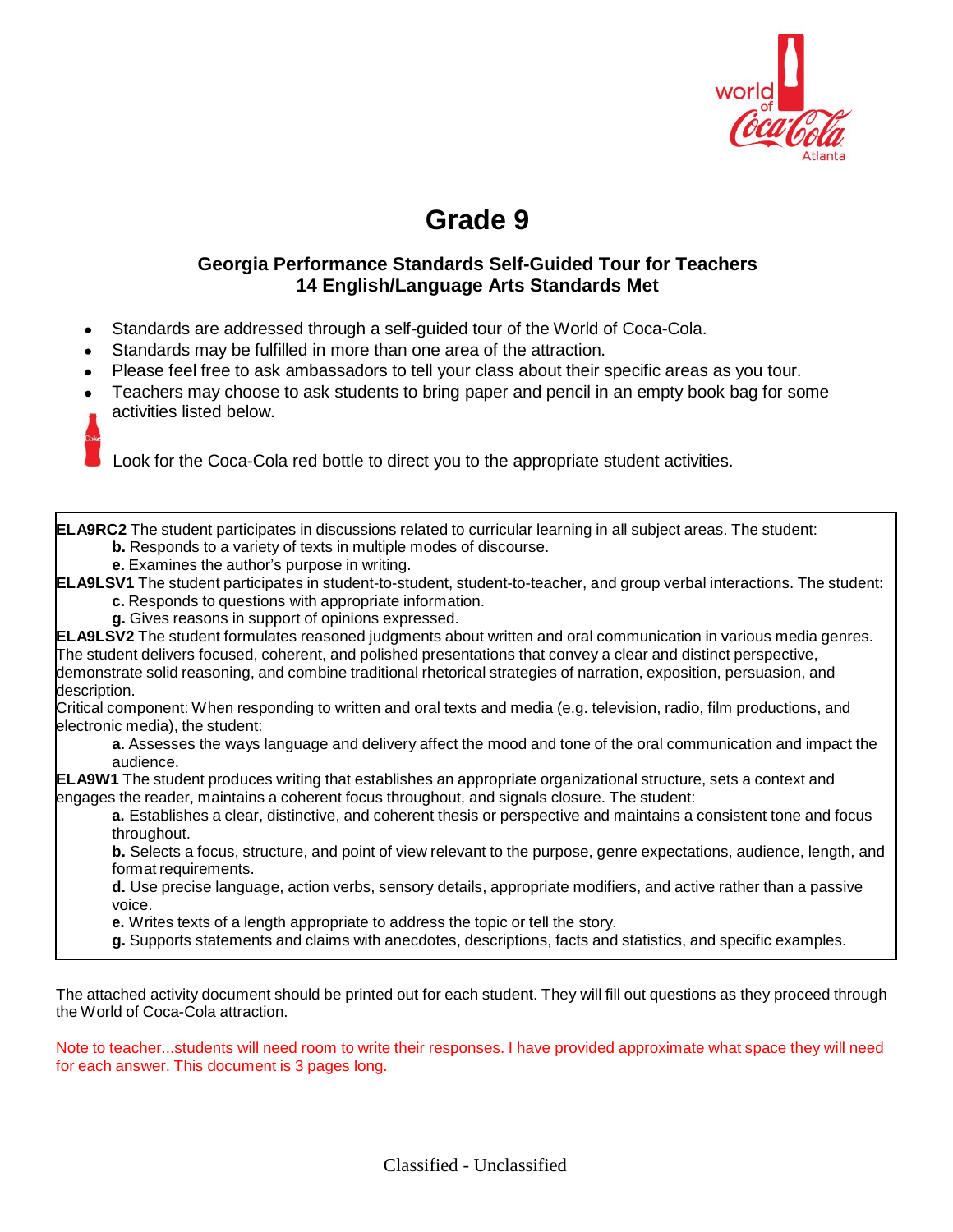#### **Language Arts Activity Document World of Coca-Cola Name\_**

**Directions** Take this document with you as you tour the World Coca-Cola. Answer the questions as you proceed through the attraction. Make sure you read all information and view videos to gain information you will need to answer the following questions.

1. Summarize in one or two paragraphs why and how Coca Cola became an international company. Be sure to include anecdotes, action verbs, sensory details, descriptions, fact and statistics and/or specific examples in your summary.

2. Examine Gallery 7, Within an Arm's Reach of Desire. Why do you think it was important to The Coca-Cola Company to put a Coca-Cola dispenser in space?

3. As you proceed through the attraction you will notice innovations by The Coca-Cola Company that failed, (Gallery 5 - The Contour Bottle, Gallery 10-Beverage Choices, Pop Culture, etc.). Write a good paragraph below that answers this question: Is failure important for success? Be sure to give supporting details, anecdotes, descriptions and specific examples to support your opinion.

4. Notice the variety of posters and plaques that provides information on how The Coca-Cola Company has implemented green technology throughout the building. Write a good paragraph below that explains why you think The Cola-Cola Company has put so much effort into this area. Why would the company explain their efforts to attraction visitors?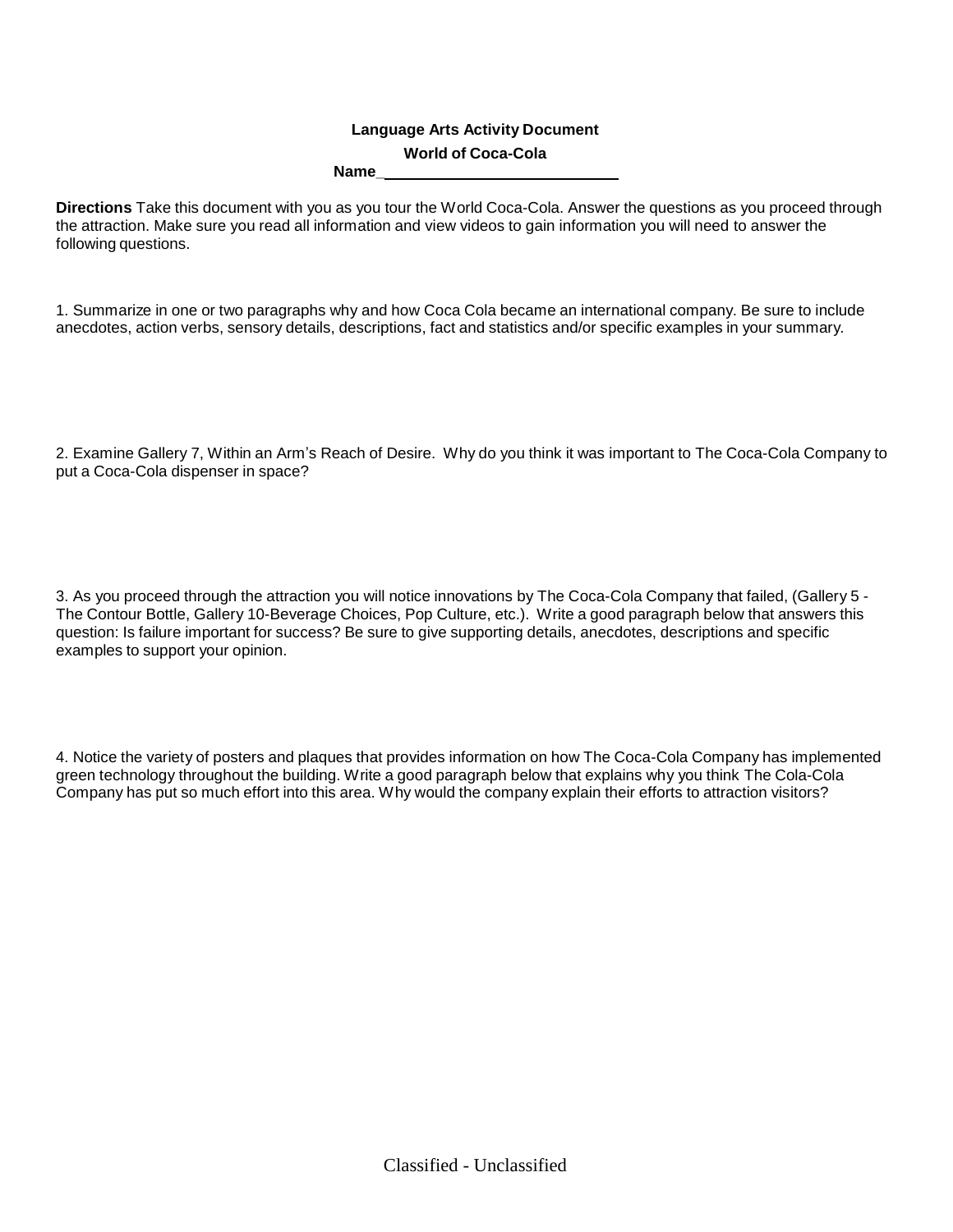

# **Grade 9**

# **Lesson Plan 14 English/Language Arts Standards Met**

# **Good Ideas!**

## *Pre-visit Activity*

| <b>ELA9RC2</b> The student participates in discussions related to curricular learning in all subject areas. The student:<br><b>b.</b> Responds to a variety of texts in multiple modes of discourse. |
|------------------------------------------------------------------------------------------------------------------------------------------------------------------------------------------------------|
| <b>ELA9LSV1</b> The student participates in student-to-student, student-to-teacher, and group verbal interactions. The student:                                                                      |
| c. Responds to questions with appropriate information.                                                                                                                                               |
| g. Gives reasons in support of opinions expressed.                                                                                                                                                   |
| <b>ELA9W1</b> The student produces writing that establishes an appropriate organizational structure, sets a context and                                                                              |
| engages the reader, maintains a coherent focus throughout, and signals closure. The student:                                                                                                         |
| a. Establishes a clear, distinctive, and coherent thesis or perspective and maintains a consistent tone and focus<br>throughout.                                                                     |
| b. Selects a focus, structure, and point of view relevant to the purpose, genre expectations, audience, length, and<br>format requirements.                                                          |
| d. Use precise language, action verbs, sensory details, appropriate modifiers, and active rather than a passive<br>voice.                                                                            |
| e. Write texts of a length appropriate to address the topic or tell the story.                                                                                                                       |
| g. Supports statements and claims with anecdotes, descriptions, facts and statistics, and specific examples.                                                                                         |
|                                                                                                                                                                                                      |

## **Objectives**

- 1. As groups, students will conduct research on one Coca-Cola innovation.
- 2. Students will give and support reasons why they believe the innovation was successful.
- 3. As groups, students will do research on one innovation by another company of their choice that was successful.
- 4. Students will fill out a T chart graphic organizer.
- 5. Students will get into groups of 2-3 students to present a song about what has been learned about innovation.

## **Materials**

❖ Access to the Internet

## **Time– 2-3 Hours**



## **Procedure**

1. **Remind** students that their field trip to the World of Coca-Cola is coming soon. Next, discuss the meaning of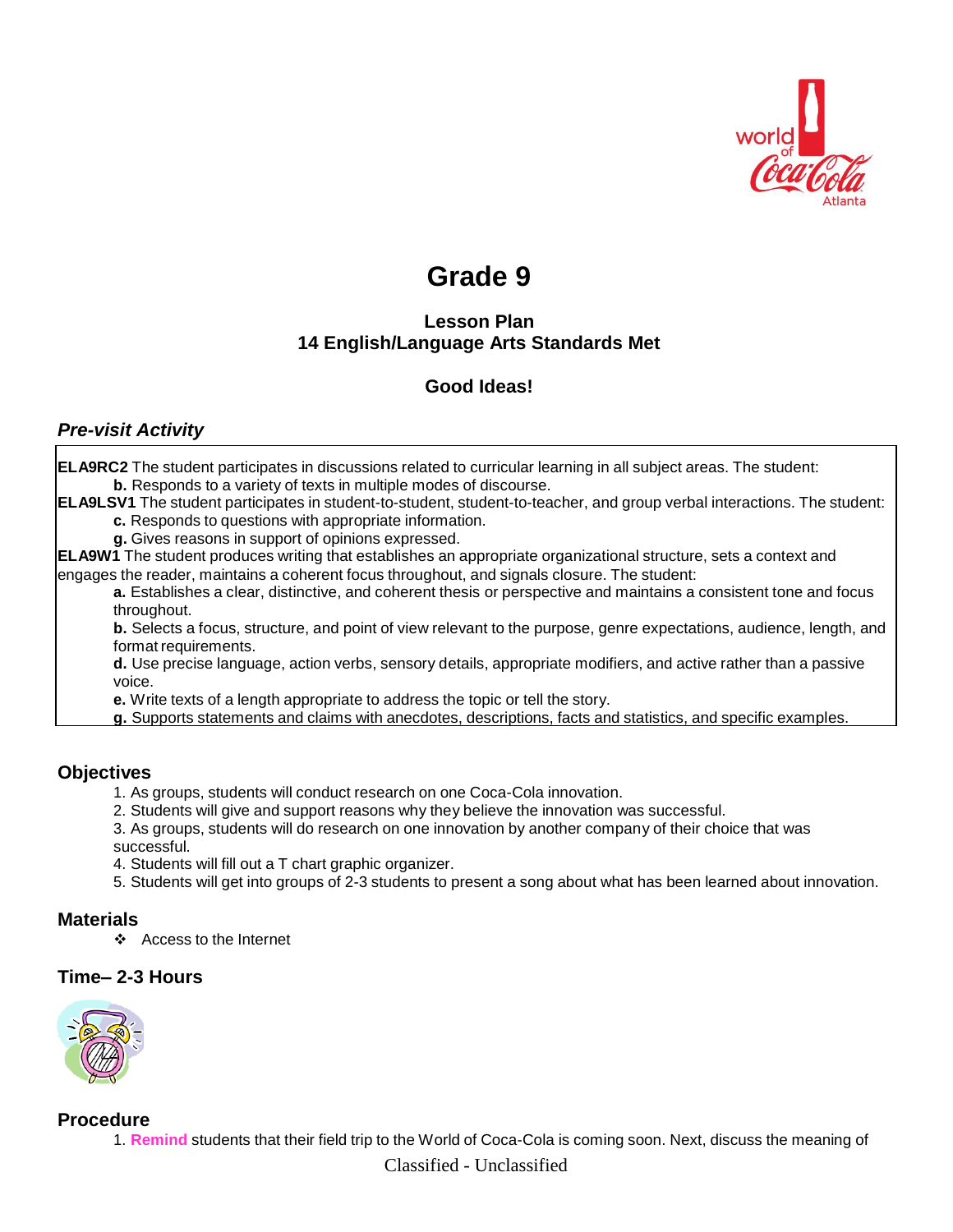innovation.

2. **Tell** students that they will be seeing a number of innovations throughout Coca-Cola's history. To prepare for the field trip students, they will be getting into groups to research one innovation in Coca-Cola's history that has

been successful. They will then choose one other company and research one innovation at that company that has been successful.

- 3. **Each** person in the group will fill out a T chart graphic organizer to organize information learned.
- 4. **Students** will then make up an original song about innovation.
- 5. **Students** will present their songs to the class.

5. **Students** will individually write one paragraph giving their opinion about why innovation is or is not important to corporations. The opinions must be supported by facts learned in the research.

## **Closing**

Tell students that when they go to the World of Coca-Cola, they will see a number of Coca-Cola innovations that were not as successful as others. Ask students to think about why some innovations are not successful. Remind students that during the field trip, each student will be given a form to fill out as they progress through the attraction. Remind students to read through the document before beginning the trip through the attraction.

#### **Assessment**

Teachers may assess both the songs done in groups, as well as the paragraph written individually.

#### **Attachment**

T Chart

| Coca-Cola Innovation<br>Innovation |  |
|------------------------------------|--|
|                                    |  |
|                                    |  |
|                                    |  |
|                                    |  |
|                                    |  |
|                                    |  |
|                                    |  |
|                                    |  |
|                                    |  |
|                                    |  |
|                                    |  |
|                                    |  |
|                                    |  |
|                                    |  |
|                                    |  |
|                                    |  |
|                                    |  |
|                                    |  |
|                                    |  |
|                                    |  |
|                                    |  |
|                                    |  |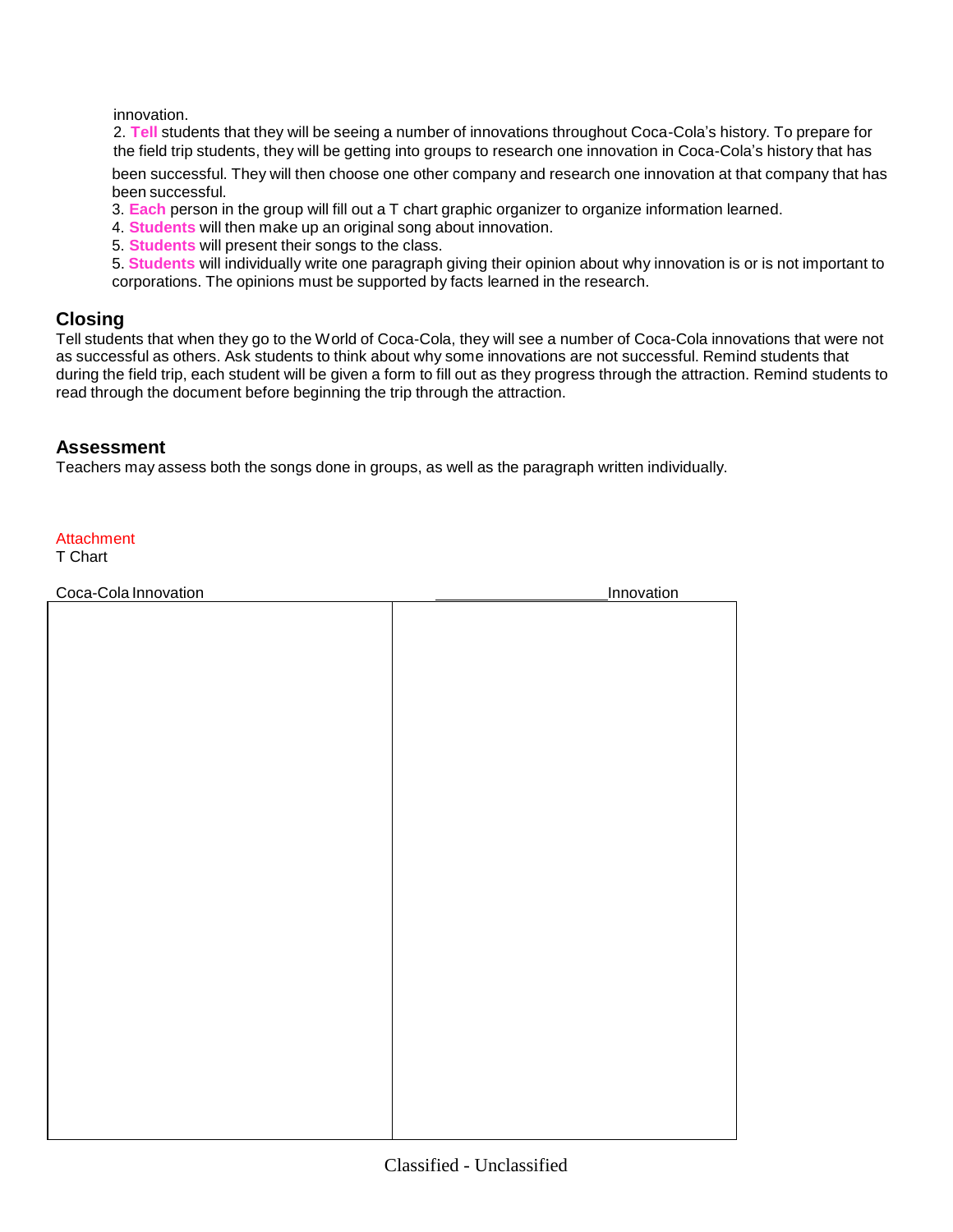# **Helping Out!**

## *Post-visit Activity*

**ELA9RC2** The student participates in discussions related to curricular learning in all subject areas. The student:

- **b.** Responds to a variety of texts in multiple modes of discourse.
- **e.** Examines the author's purpose in writing.

**ELA9LSV1** The student participates in student-to-student, student-to-teacher, and group verbal interactions. The student: **c.** Responds to questions with appropriate information.

**g.** Gives reasons in support of opinions expressed.

**ELA9W1** The student produces writing that establishes an appropriate organizational structure, sets a context and engages the reader, maintains a coherent focus throughout, and signals closure. The student:

**a.** Establishes a clear, distinctive, and coherent thesis or perspective and maintains a consistent tone and focus throughout.

**b.** Selects a focus, structure, and point of view relevant to the purpose, genre expectations, audience, length, and format requirements.

**d.** Use precise language, action verbs, sensory details, appropriate modifiers, and active rather than a passive voice.

**e.** Write texts of a length appropriate to address the topic or tell the story.

**g.** Supports statements and claims with anecdotes, descriptions, facts and statistics, and specific examples.

#### **Objectives**

1. Students will analyze why companies offer economic help to people in other countries, as well as to charities at home.

2. Students will individually conduct research about one area in which The Coca-Cola Company provides aid and assistance to others.

#### **Materials**

Access to the Internet

#### **Time– 2-3 Hours**



#### **Procedure**

1. **Ask** students to get out the document they filled out during their trip to the World of Coca-Cola. Discuss answers to question one.

2. **Ask** students to get into groups to discuss why companies would use their profits to help causes and people around the world. Ask each group to summarize their views in a one-paragraph presentation.

- 3. **Ask** one person from each group to read their paragraph.
- 4. **List** on the board reasons companies offer aid.

5. **Ask** students to individually research one area of aid that The Coca-Cola Company takes part in. Each student should find as much information as possible on this one area.

#### **Closing**

Ask students what they learned about The Coca-Cola Company that surprised them. Ask how this knowledge has influenced them in any way.